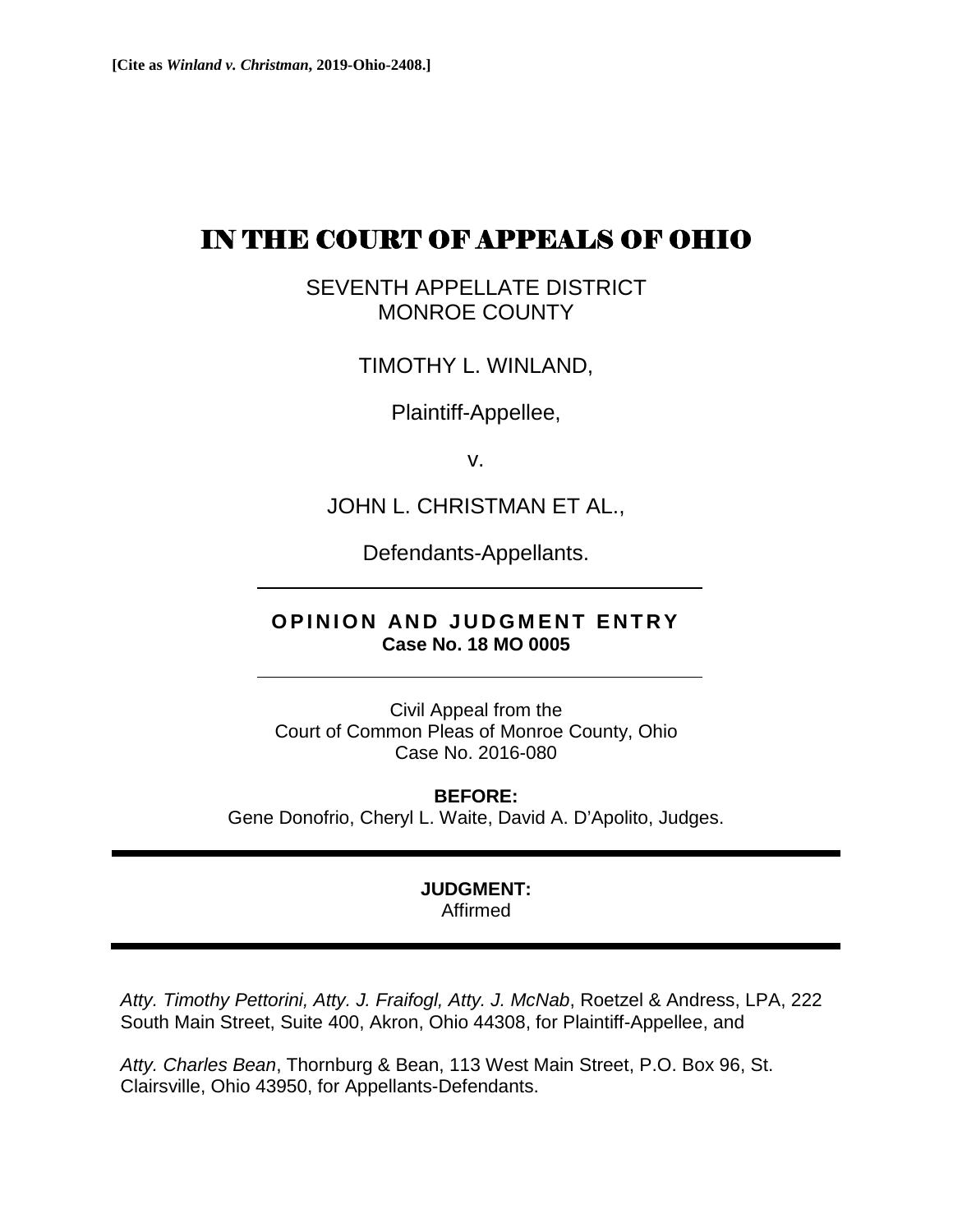### **Donofrio, J.**

**{¶1}** Defendants-appellants, John Christman, Katherine Haselberger, and Charlotte McCoy, appeal from a Monroe County Common Pleas Court judgment granting summary judgment in favor of plaintiff-appellee, Timothy Winland, on his claim to quiet title to certain oil and gas rights.

**{¶2}** In 1994, appellee purchased 39.542 acres of land in Monroe County (the Property). In 2000, an oil and gas developer approached appellee about developing the oil and gas underlying the Property. The developer informed appellee that the oil and gas rights underlying the Property had previously been reserved by three individuals through three deeds: Edith Scarborough (by deed executed November 4, 1911); Bentley Scarborough (by deed dated April 15, 1916); and Watson Scarborough (by deed dated April 15, 1916).

**{¶3}** Consequently, appellee retained an attorney to conduct a title examination. He then filed a quiet title action (ODMA lawsuit) against the three Scarboroughs seeking a declaration that their interests were either abandoned pursuant to Ohio's Dormant Mineral Act in effect at the time (the 1989 ODMA)<sup>1</sup> or had been extinguished pursuant to the Marketable Title Act. Because appellee was unable to locate any of the three Scarboroughs or their heirs or assigns, he served them by publication in the local newspaper.

**{¶4}** No one responded to the publication. Hence, on February 22, 2001, the trial court issued a judgment declaring that the three named Scarboroughs' previouslyreserved interests were abandoned and had vested in appellee, or in the alternative were extinguished (the 2001 Judgment). The court quieted title to the oil and gas (including royalties) underlying the Property against any claims by the three named Scarboroughs, their heirs, or assigns.

**{¶5}** In 2012, the developer informed appellee that the Property might be subject to another reservation of a two-fifths interest in the oil and gas underlying the

 $\overline{a}$ 

<sup>1</sup> Appellee filed his lawsuit during the time the 1989 ODMA was in effect (March 22, 1989 to June 30, 2006). Thus, the 2006 ODMA had no effect on his claim.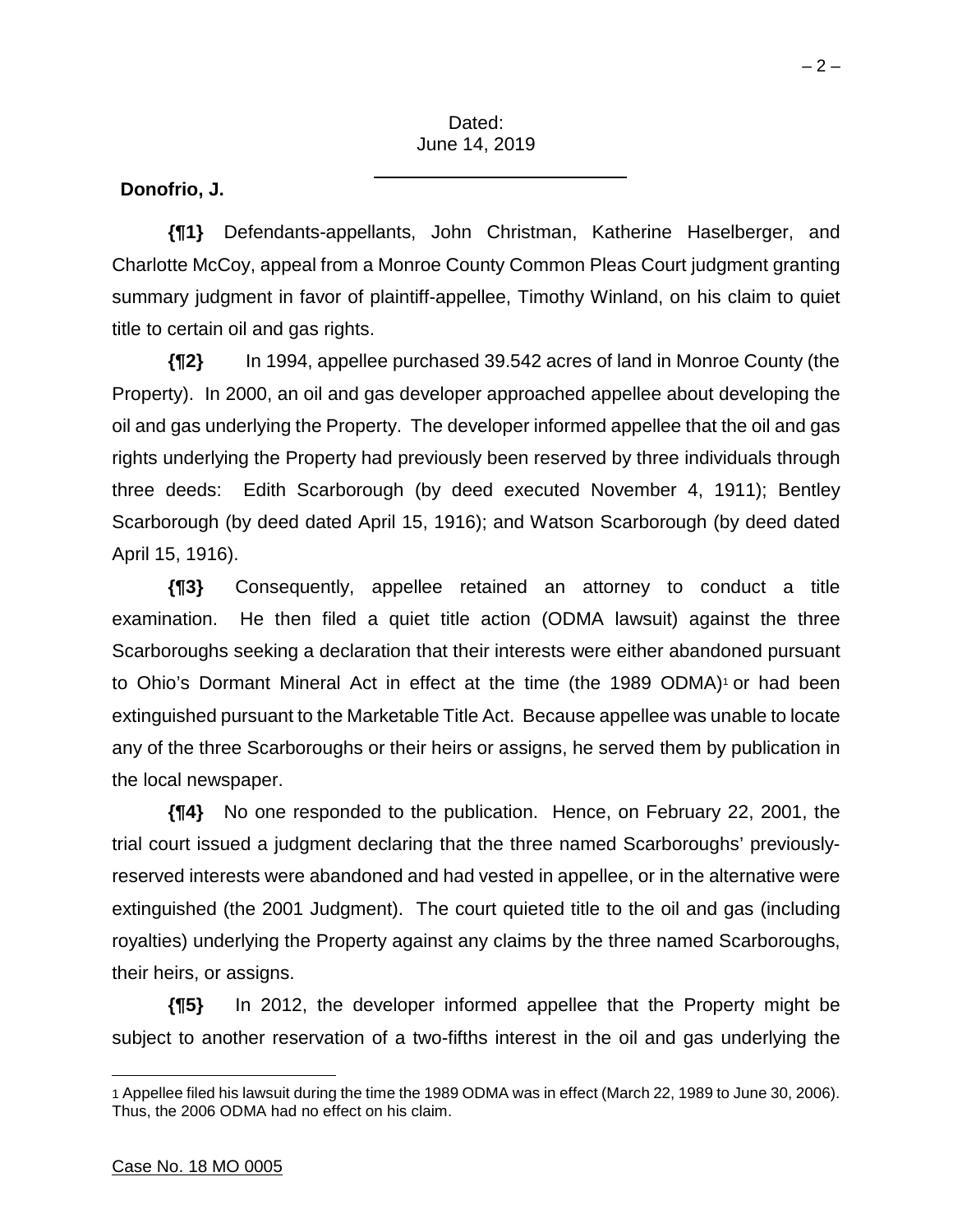Property in favor of Harlan Scarborough and Maggie Fogle. Thus, appellee filed another action to quiet title. He served Harlan and Maggie and their heirs and successors by publication.

**{¶6}** Appellants then came forward as the successors in interest, but not as successors of Harlan and Maggie. Instead, appellants claimed to be the successors in interest to Watson and Bentley. They claimed a royalty interest in the production of oil and gas from the Property.

**{¶7}** Appellants traced their alleged interest back to 1884, when the Property, along with other adjoining property (collectively known as the Scarborough Tract), was conveyed to William Scarborough. When William died in 1899, his interest in the Scarborough Tract passed to five heirs in equal parts. Those heirs were Maggie Fogle, Harlan Scarborough, Edith Scarborough, Watson Scarborough, and Bentley Scarborough.

**{¶8}** The Scarborough Tract was subsequently subject to several mineral reservations.

**{¶9}** On October 17, 1908, Harlan and Maggie conveyed their two-fifths interest in the Scarborough Tract to John Umpleby as the guardian of Watson and Bentley Scarborough. But Harlan and Maggie reserved their right to the oil and gas underlying the Scarborough Tract.

**{¶10}** On November 4, 1911, Edith conveyed her one-fifth interest in the Scarborough Tract to Umpleby as the guardian of Watson and Bentley. Edith reserved her one-fifth share of all royalties resulting from oil and gas production.

**{¶11}** On February 28, 1916, Watson sued Bentley and his guardian, seeking a sale of Bentley's interest in the Scarborough Tract with the exception of the oil and gas rights. At that time, Watson and Bentley each owned one-half of the surface and a onefifth interest in the oil and gas. Maggie, Harlan, and Edith were not parties to the lawsuit even though Maggie and Harlan still owned a one-fifth interest in the oil and gas and Edith still owned a one-fifth royalty interest in the oil and gas underlying the Scarborough Tract.

**{¶12}** On April 15, 1916, the sheriff executed a sheriff's deed conveying Bentley's and his guardian's interest to Watson except for "all the oil and gas in and underlying said premises, and also all rights and privileges now held by the Pure Oil Company, by a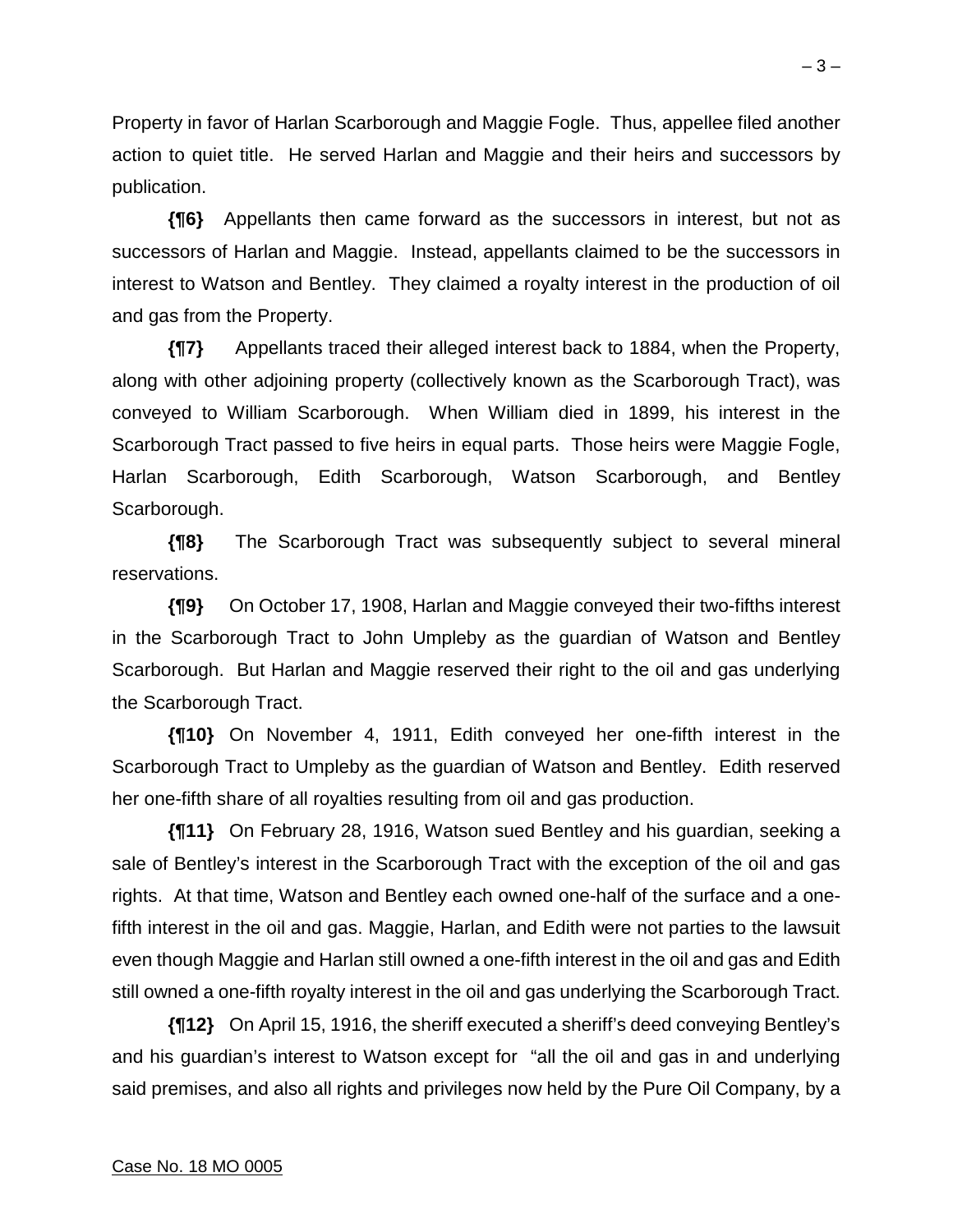certain oil and gas lease[.]" Consequently, Bentley retained a one-fifth interest in the oil and gas. Watson then owned the entire surface of the Scarborough Tract and his onefifth interest in the oil and gas.

**{¶13}** On April 15, 1916, Watson conveyed the Scarborough Tract to A.H. Anderson, subject to the reservation of his interest in the oil and gas.

**{¶14}** On April 13, 1931, Bentley assigned his interest in the Pure Oil Company lease to Watson for the term of the lease.

**{¶15}** After Bentley's assignment, in 1931, title to the oil and gas underlying the Scarborough Tract was owned as follows. Maggie, Harlan, Watson, and Bentley each owned an undivided interest in the oil and gas. And Edith owned a one-fifth interest in royalties from the production of oil and gas.

**{¶16}** On Mach 31, 1944, the Monroe County Common Pleas Court issued a judgment confirming the forfeiture of certain oil and gas royalty interests, including the interest of the Scarborough Heirs for delinquent taxes. On July 13, 1944, pursuant to that judgment entry, the Monroe County Auditor executed an auditor's deed (the Auditor's Deed) conveying the following one-eighth royalty interest to Nova Christman (Christman Royalty Interest):

[T]he 1/8 or all the royalty in oil and gas in the name of Scarborough Heirs, under 70.70 (acres), Range 6, Township 4, Section 17 pt ne, former W.T. [sic] Scarborough Heirs farm now in the name of Martin L. Devore, listed by the Pure Oil Company. Any oil or gas lines to credit of same. Reservations for oil and gas – Monroe County Deed Records, Volume 83, Pages 542 and 543.

**{¶17}** The Auditor's Deed refers to "Monroe County Records, Volume 83, Pages 542 and 543." These references are to the instruments that originally severed the above Christman Royalty Interest. Volume 83, Page 542 reserved a one-fifth interest for Bentley and Volume 83, Page 543 reserved a one-fifth interest for Watson.

**{¶18}** Nova Christman died on May 3, 1992. His estate did not issue a certificate of transfer until March 26, 2007. All of Nova's interest (the Christman Royalty Interest) passed equally to his three heirs – the three appellants.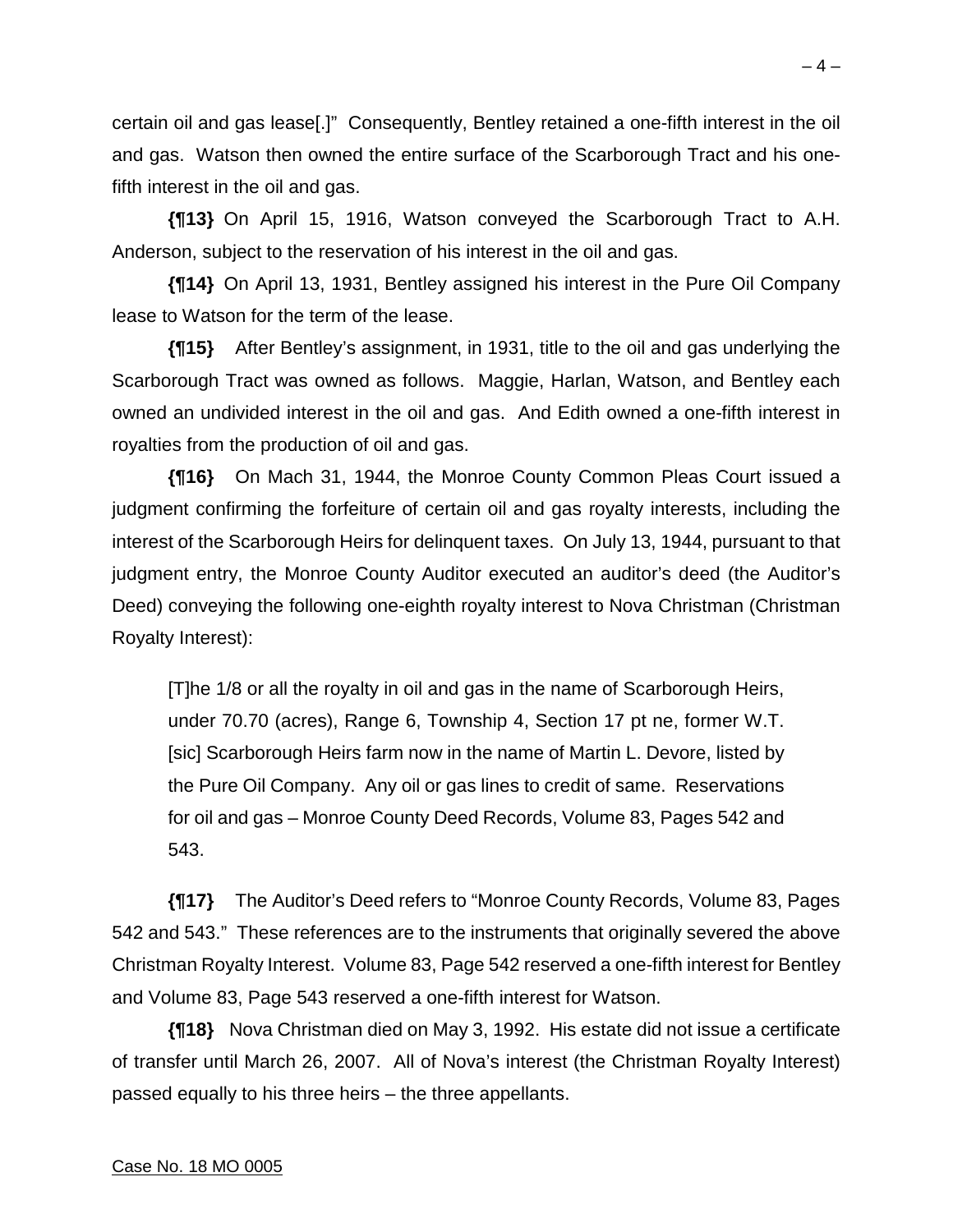**{¶19}** On April 12, 2013, after appellee's notice of publication in the quiet title action against Maggie and Harlan, appellants filed a preservation claim under the 2006 ODMA. Appellants claimed a right to royalties from the production of oil and gas from the Property.

**{¶20}** On March 11, 2016, appellee filed a complaint against appellants. He also named as defendants Maggie, Harlan, Edith, Watson, Bentley, and all of their heirs and assigns (the Scarborough defendants). Appellee sought a declaratory judgment that he is the rightful owner of the oil and gas underlying the Property. Appellants counterclaimed seeking a declaratory judgment that they own the 1/8 royalty in the oil and gas interest underlying the entire Scarborough Tract.

**{¶21}** The trial court entered a default judgment against the Scarborough defendants after they failed to enter an appearance. The matter proceeded against appellants.

**{¶22}** Appellants and appellee filed competing motions for summary judgment. The trial court granted summary judgment in favor of appellee and against appellants. In so doing, the court found that appellants asserted an interest in the oil and gas royalties as successors of Watson and/or Bentley. Because appellee had already obtained a judgment in 2001 (approximately 17 years prior) against Watson's and Bentley's assignees, the trial court found any claim to the Christman Royalty Interest asserted by appellants was barred by the doctrine of res judicata. The court found that appellants were in privity with the parties to the 2000 ODMA lawsuit by virtue of being Watson's and Bentley's successors. It further pointed out that Watson, Bentley, and their unknown heirs, successors, and assigns were served notice of the ODMA lawsuit by publication.

**{¶23}** The trial court went on to find that appellee had conducted a diligent search in order to ascertain who might own Watson's, Bentley's, and Edith's interests. And when he was unable to locate any owners, appellee utilized notice by publication. The court noted that appellee's search did not reveal appellants via the Auditor's Deed because the Auditor's Deed is not contained in the Grantor/Grantee Index of the county recorder's office when conducting a search for Maggie, Harlan, Edith, Watson, Bentley, or the "Scarborough Heirs." Instead, the Grantor/Grantee Index only lists the Auditor's Deed under Nova Christman and the Monroe County Auditor. Additionally, the court noted that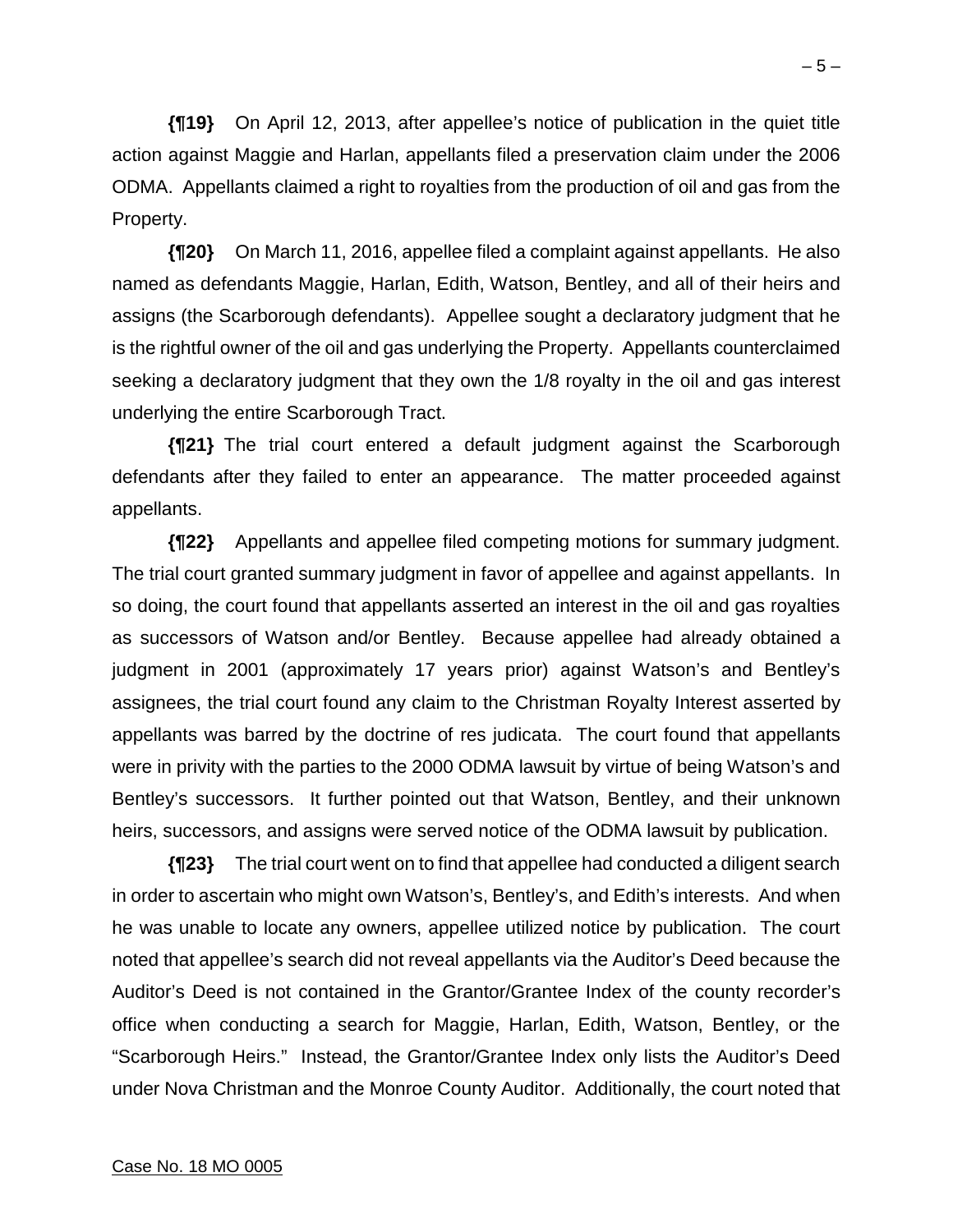for almost 15 years after Nova Christman's death (from 1992 until 2007), appellants did nothing to transfer the record title of the Christman Royalty Interest to their names. In fact, they did not obtain a certificate of transfer for the Christman Royalty Interest until July 5, 2007, which was six years after the ODMA lawsuit concluded.

**{¶24}** Based on the above, the trial court found no genuine issue of material fact existed and entered judgment in appellee's favor. Appellants filed a timely notice of appeal on April 5, 2018.

**{¶25}** Appellants raise nine assignments of error. They consolidate all but two of those assignments of error into one. We will address the assignments of error in the same manner as appellants.

**{¶26}** An appellate court reviews a summary judgment ruling de novo. *Comer v. Risko*, 106 Ohio St.3d 185, 2005-Ohio-4559, 833 N.E.2d 712, ¶ 8. Thus, we shall apply the same test as the trial court in determining whether summary judgment was proper.

**{¶27}** A court may grant summary judgment only when (1) no genuine issue of material fact exists; (2) the moving party is entitled to judgment as a matter of law; and (3) the evidence can only produce a finding that is contrary to the non-moving party. *Mercer v. Halmbacher*, 9th Dist., 2015-Ohio-4167, 44, 44 N.E.3d 1011 N.E.3d 1011, ¶ 8; Civ.R. 56(C). The initial burden is on the party moving for summary judgment to demonstrate the absence of a genuine issue of material fact as to the essential elements of the case with evidence of the type listed in Civ.R. 56(C). *Dresher v. Burt*, 75 Ohio St.3d 280, 292, 662 N.E.2d 264 (1996). If the moving party meets its burden, the burden shifts to the non-moving party to set forth specific facts to show that there is a genuine issue of material fact. *Id*.; Civ.R. 56(E). "Trial courts should award summary judgment with caution, being careful to resolve doubts and construe evidence in favor of the nonmoving party." *Welco Industries, Inc. v. Applied Cos*., 67 Ohio St.3d 344, 346, 617 N.E.2d 1129 (1993).

**{¶28}** Appellants address their first, second, fifth, sixth, seventh, eighth, and ninth assignments of error together as one.

**{¶29}** Appellants' first assignment of error states:

 THE COURT BELOW ERRED IN FINDING THAT THE DEFENDANTS-APPELLANTS, KATHERINE HASELBERGER,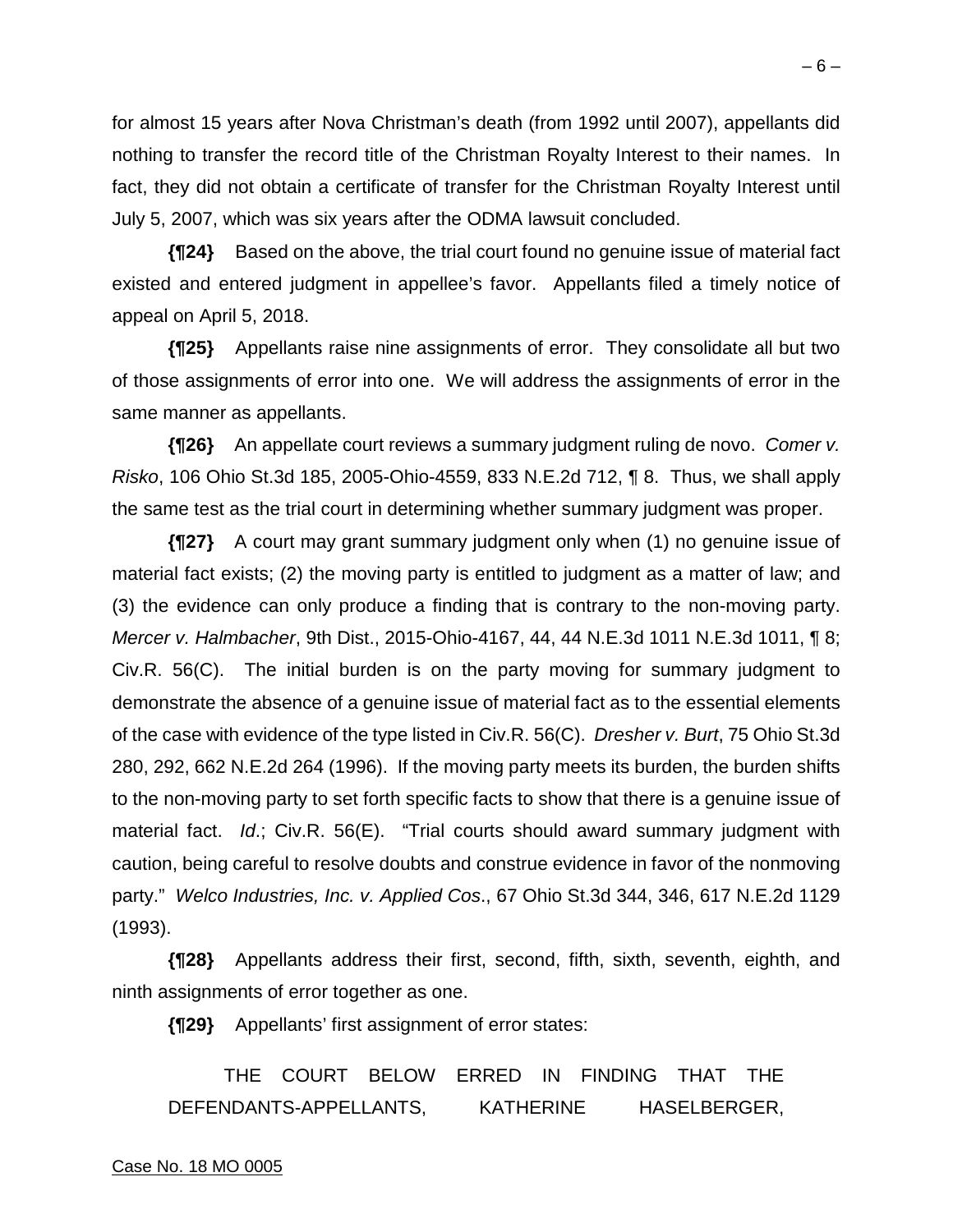CHARLOTTE MCCOY AND JOHN L. CHRISTMAN WERE BARRED BY THE DOCTRINES OF RES JUDICATA AND COLLATERAL ESTOPPEL IN THAT THEY WERE NOT NAMED AS PARTY DEFENDANTS IN THE PRIOR ACTION \* \* \* SINCE DEFENDANTS-APPELLANTS, KATHERINE HASELBERGER, CHARLOTTE MCCOY AND JOHN L. CHRISTMAN WERE NOT NAMED IN SAID SUIT AND THERE WAS NO IDENTITY OF PARTIES NOR WERE THEY IN PRIVITY WITH THE THREE NAMED DEFENDANTS, SINCE THEIR PREDECSSOR IN TITLE, NOVA A. CHRISTMAN, HAVING OBTAINED HIS INTEREST FOR 1/8 OR ALL THE ROYALTY UNDER THE SUBJECT PREMISES FROM THE MONROE COUNTY AUDITOR IN A DEED IN 1944 WHICH DEED WAS THE RESULT OF A TAX FORFEITURE SALE AND THEREFORE, HIS PREDECESSOR IN TITLE WAS THE STATE OF OHIO AND, THEREFORE, NO PRIVITY EXISTED WITH THE NAMED DEFENDANTS-APPELLANTS.

**{¶30}** Appellants' second assignment of error states:

 THE COURT BELOW ERRED IN NOT FINDING THAT THERE WAS NO NOTICE TO THESE DEFENDANTS-APPELLANTS AND THAT THE NOTICE TO THE THREE SCARBOROUGH HEIRS, AS SHOWN IN EXHIBITS HERETO, WERE ONLY SERVED ON WATSON D. SCARBOROUGH, BENTLEY SCARBOROUGH AND EDITH B. SCARBOROUGH, THEIR UNKNOWN HEIRS, DEVISEES AND LEGATESS, BY PUBLICATION. THERE WAS NO MENTION OF SUCCESSORS AND ASSIGNS IN THE COMPLAINT, PUBLICATION OF NOTICE, NOR IN THE DEFAULT JUDGMENT ENTRY. THEREFORE SAID JUDGMENT IS NOT BINDING FOR LACK OF PRIVITY AND SERVICE ON THESE DEFENDANTS-APPELLANTS.

**{¶31}** Appellants' fifth assignment of error states: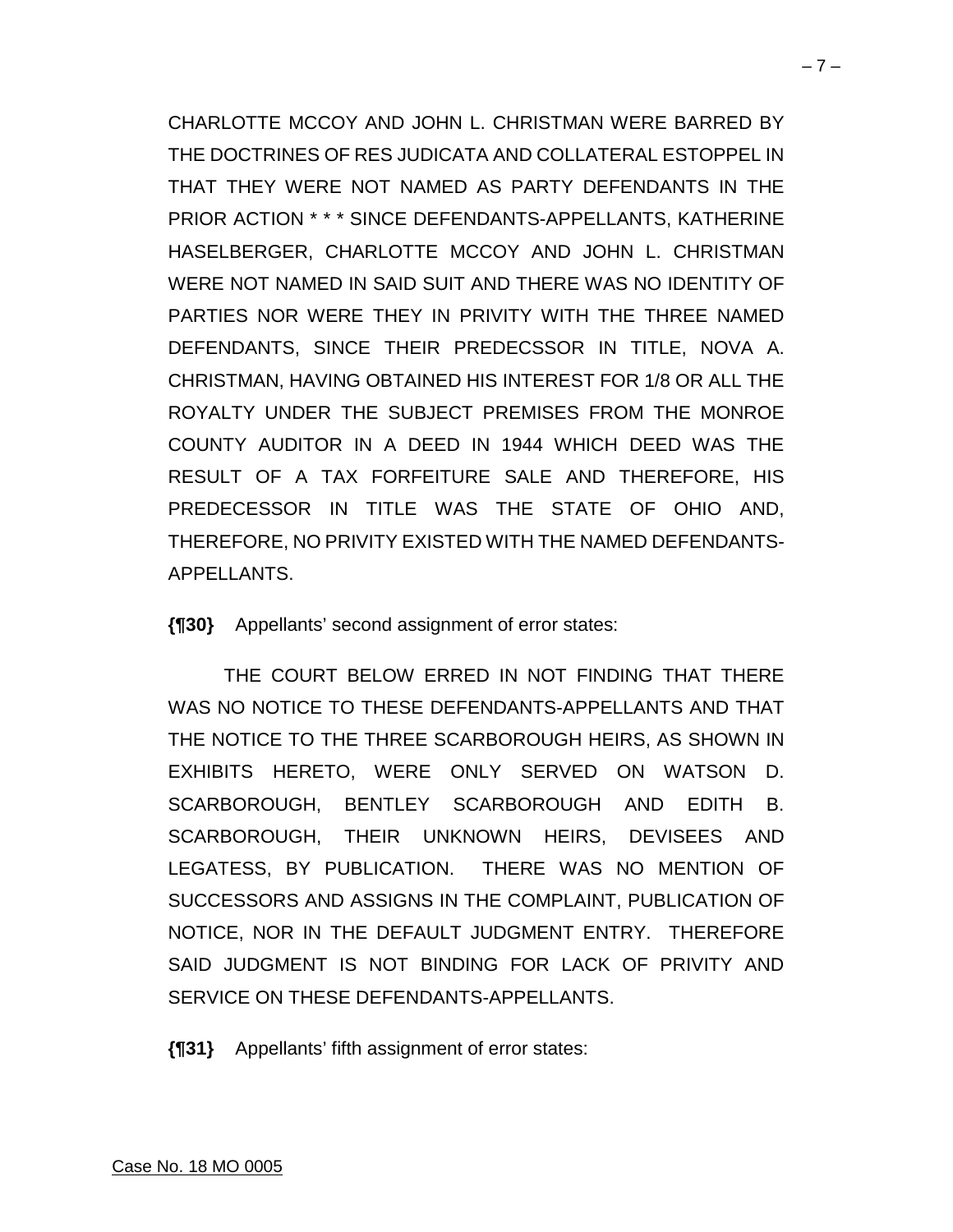THE COURT BELOW ERRED IN FINDING THAT THE INTEREST OF DEFENDANTS-APPELLANTS WAS ABANDONED OR EXTINGUISHED PURSUANT TO THE 1989 OHIO DORMANT MINERAL ACT (O.R.C. §5301.56) IN THAT THE UNDERLYING QUIET TITLE ACTION WAS DEFECTIVE IN THAT IT GAVE NO NOTICE TO THESE DEFENDANTS-APPELLANTS IN THAT IT DID NOT NAME THEM AS DEFENDANTS NOR DID IT NAME THE SUCCESSORS OR ASSIGNS OF THE SCARBOROUGH HEIRS AS DEFENDANTS AND THAT AT THIS TIME, THE SCARBOROUGH HEIRS DID NOT OWN ANY INTEREST IN SAID PROPERTY DUE TO THE AUDITOR'S DEED TO NOVA A. CHRISTMAN IN 1944; THEREFORE, SAID QUIET TITLE ACTION WAS A NULLITY.

**{¶32}** Appellants' sixth assignment of error states:

 THE COURT BELOW ERRED IN STATING THAT THE INTEREST CLAIMED BY DEFENDANTS-APPELLANTS WAS ONLY THE INTEREST OF SUCCESSORS OF BENTLEY SCARBOROUGH AND/OR WATSON D. SCARBOROUGH BY THE AUDITOR'S DEED WHEN IN FACT THE DEFENDANTS-APPELLANTS CLAIMED NOT ONLY THAT INTEREST BUT THE INTEREST OF ALL THE SCARBOROUGH HEIRS WHOSE INTERESTS WERE EXTINGUISHED BY THE TAX FORFEITURE SALE. THUS THE SAME COULD NOT BE BARRED BY THE DOCTRINE OF RES JUDICATA OR COLLATERAL ESTOPPEL DUE TO THERE NOT BEING ANY PRIVITY BETWEEN THESE DEFENDANTS-APPELLANTS AND THE SCARBOROUGH HEIRS. THE DEFENDANTS-APPELLANTS' ROOT OF TITLE BEING FROM THE STATE OF OHIO AND NOT THE SCARBOROUGH HEIRS.

**{¶33}** Appellants' seventh assignment of error states:

 THE COURT BELOW ERRED IN FINDING THERE WAS PRIVITY BETWEEN THE NAMED SCARBOROUGH DEFENDANTS WHO WERE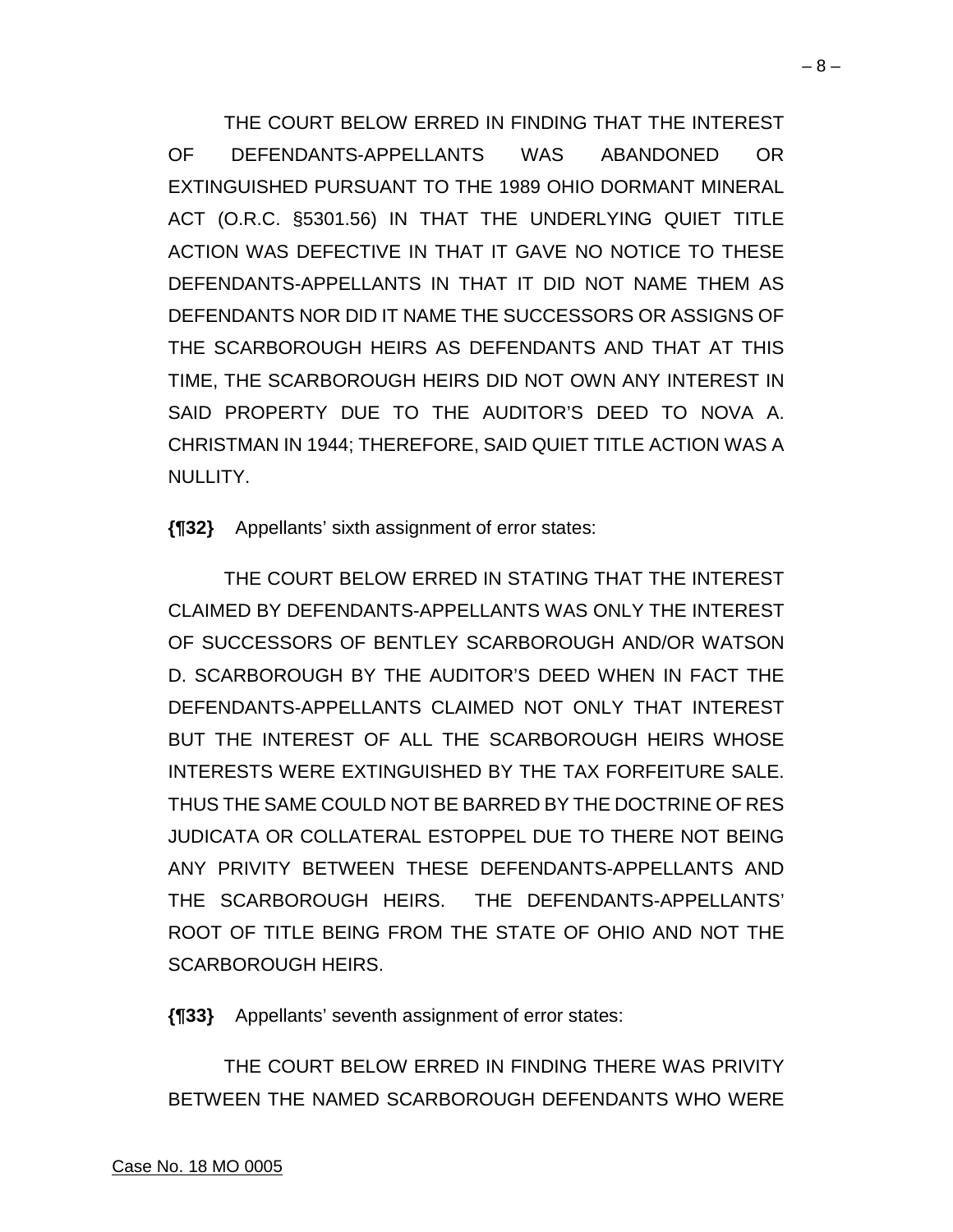SERVED BY PUBLICATION WHO HAD NO INTEREST IN SAID PREMISES AND WERE NOT IN PRIVITY WITH THESE DEFENDANTS-APPELLANTS. THEREFORE, SAID JUDGMENT WAS AGAINST THE WEIGHT OF THE EVIDENCE AND CONTRARY TO LAW.

**{¶34}** Appellants' eighth assignment of error states:

 THE COURT BELOW ERRED IN FINDING PRIVITY BY STATING THAT IN THE PRIOR CASE IN 2000, THAT THE SUCCESSORS AND ASSIGNS WERE NAMED WHEN, IN FACT, THE COMPLETE RECORD AS SHOWN IN THE ATTACHED EXHIBIT SHOWS THAT THERE WAS NO NOTICE TO ANY SUCCESSORS AND ASSIGNS OF THE SCARBOROUGH HEIRS.

**{¶35}** Appellants' ninth assignment of error states:

 THE COURT BELOW ERRED IN NOT GRANTING DEFENDANTS-APPELLANTS' COUNTERCLAIM AND ENTERING JUDGMENT FOR THEM.

**{¶36}** In these assignments of error, appellants contend the trial court erred in finding that their claims were barred by the doctrine of res judicata because they were not named as party defendants in the ODMA lawsuit nor were they in privity with the named defendants. They point out that their father, Nova Christman, obtained his title to the Christman Royalty Interest through a tax forfeiture sale, not from the Scarborough heirs. And they assert the ODMA lawsuit did not name or serve "successors and assigns" in its publication, complaint, or judgment entry. They further note that the ODMA lawsuit did not even name two of the five Scarborough heirs.

**{¶37}** Pursuant to the doctrine of res judicata, a valid, final judgment on the merits bars any subsequent actions based upon any claim arising out of the transaction or occurrence that was the subject matter of the first action. *Grava v. Parkman Twp*., 73 Ohio St.3d 379, 653 N.E.2d 226 (1995), syllabus.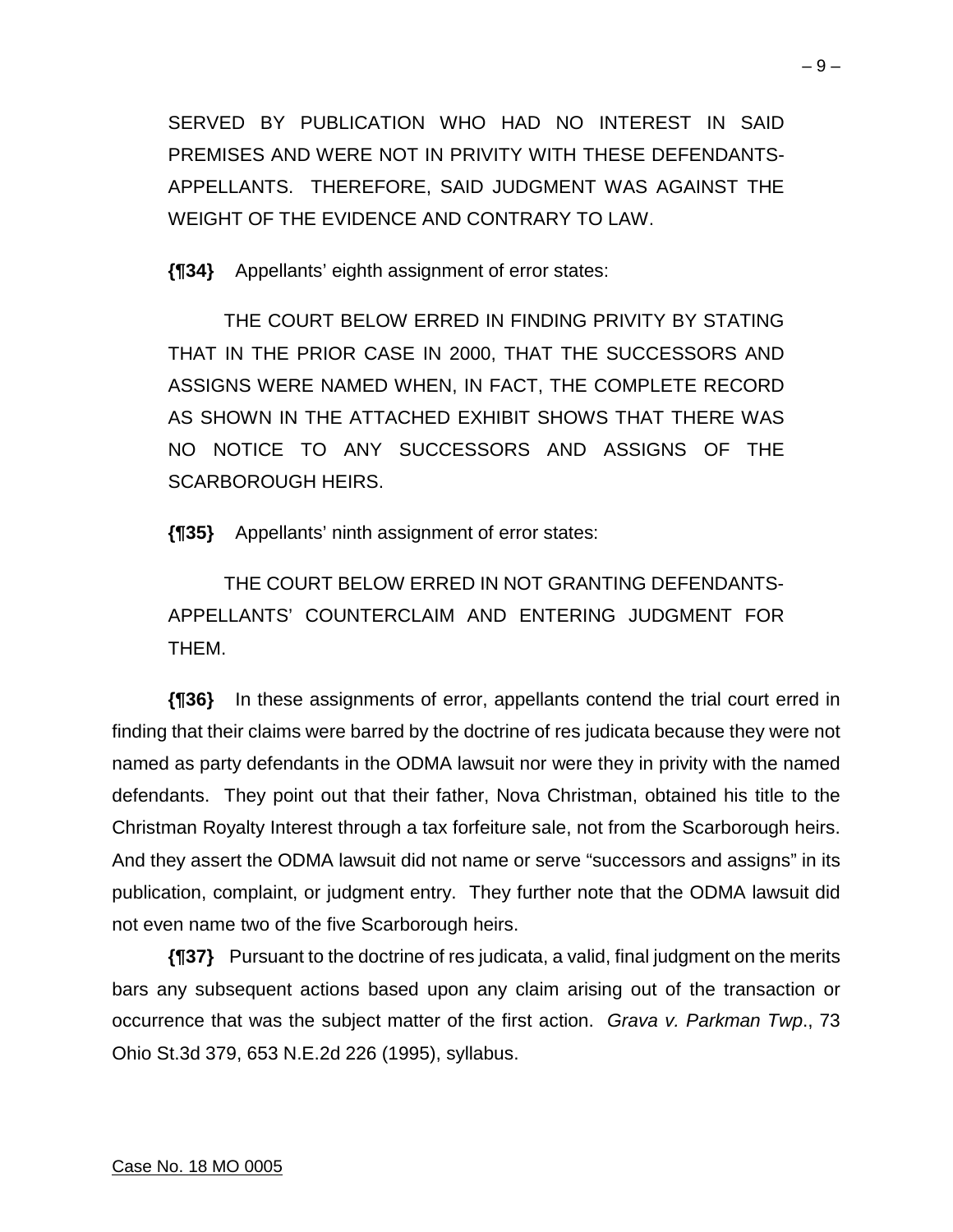**{¶38}** The doctrine of res judicata is made up of two parts: claim preclusion (res judicata) and issue preclusion (collateral estoppel).

**{¶39}** Claim preclusion prevents subsequent actions by the same parties, or those in privity with the parties, based on any claim arising out of a transaction that was the subject matter of a previous action. *O'Nesti v. DeBartolo Realty Corp*., 113 Ohio St.3d 59, 2007-Ohio-1102, 862 N.E .2d 803, ¶ 6. ¶ 7.

**{¶40}** Issue preclusion prevents parties, or those in privity with a party, from relitigating facts or issues in a subsequent suit that were fully litigated in a prior suit. *Thompson v. Wing*, 70 Ohio St.3d 176, 1994-Ohio-358, 637 N.E.2d 917. Issue preclusion applies when three conditions are met: (1) the fact or issue was actually and directly litigated in the prior action, (2) the fact or issue was passed upon and determined by a court of competent jurisdiction, and (3) the party against whom issue preclusion is asserted was a party in privity with a party to the prior action. *Id*., citing *Whitehead v. Gen. Tel. Co*., 20 Ohio St.2d 108, 254 N.E.2d 10 (1969), paragraph two of the syllabus, overruled in part by *Grava v. Parkman Twp.*, 73 Ohio St.3d 379, 1995-Ohio-331, 653 N.E.2d 226. "Issue preclusion applies even if the causes of action differ." *O'Nesti*, 113 Ohio st.3d at ¶ 7.

**{¶41}** This case involves issue preclusion as opposed to claim preclusion. The first two conditions of issue preclusion are clearly met in this case.

**{¶42}** First, the issue here is the ownership of the oil and gas rights (including royalties), previously owned by Watson and Bentley, underlying the Property. That too was the issue in the 2000 ODMA Lawsuit (in addition to the ownership of Edith's interest).

**{¶43}** Second, the Monroe County Common Pleas Court, which is a court of competent jurisdiction, determined that appellee was the owner of the oil and gas rights underlying the Property.

**{¶44}** The only question here is whether the third condition of issue preclusion was met. In this case, the parties are not identical to the parties in the 2000 ODMA Lawsuit.

**{¶45}** Appellee asserts that appellants were named parties in the 2000 ODMA Lawsuit and the corresponding notice by publication. He suggests that the complaint and the notice included Watson's and Bentley's "assigns" and "successors."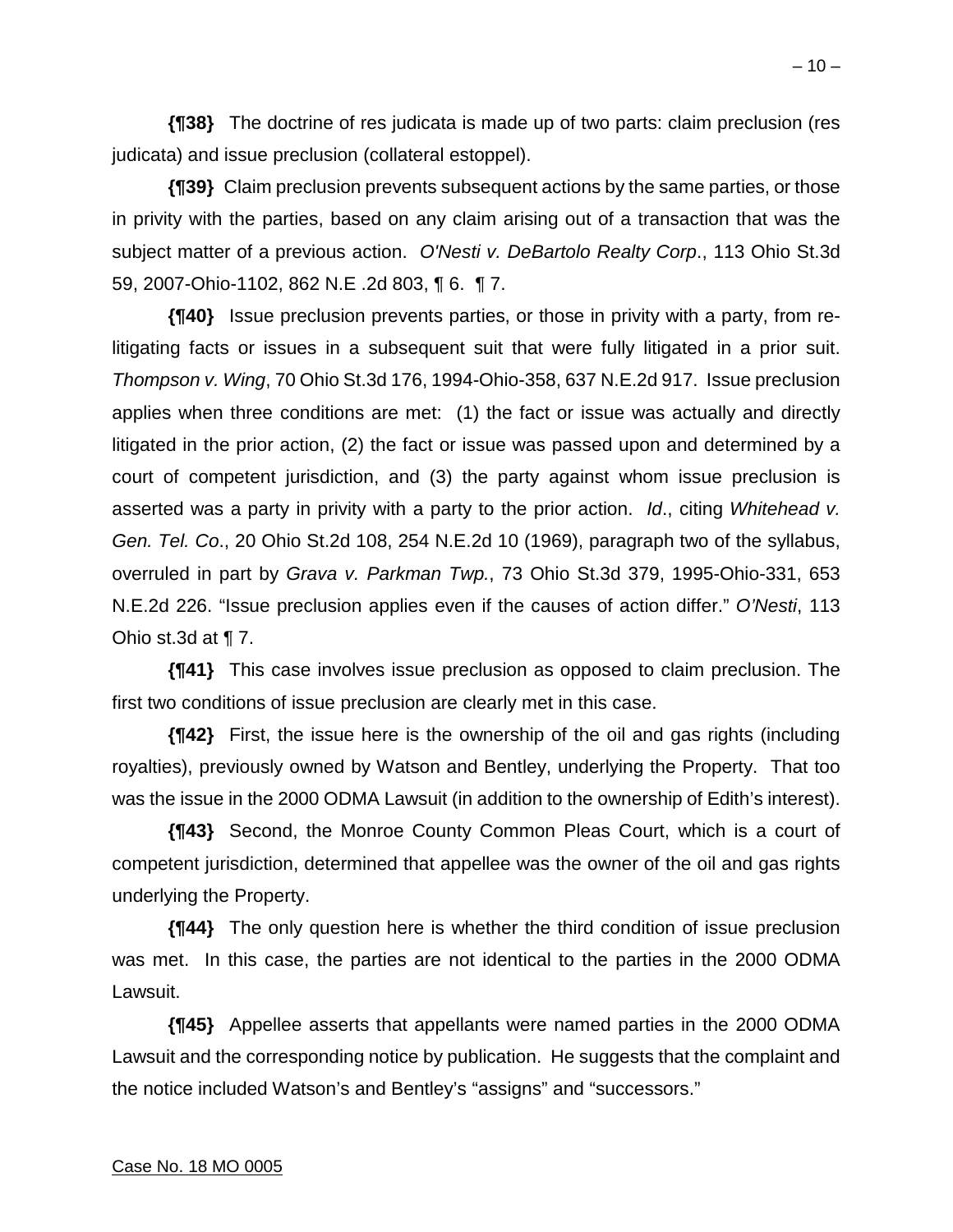**{¶46}** A careful reading of the named parties, however, reveals that appellee failed to name appellants. The complaint lists as defendants: (1) Watson; (2) Bentley; (3) Edith; and (4) "their unknown heirs, devisees and legatees[.]" Likewise, the legal notice by publication is addressed to: "WATSON D. SCARBOROUGH, BENTLEY SCARBOROUGH and EDITH B. SCARBOROUGH and their unknown heirs, devisees and legatees[.]" (Pt. Motion for S.J. Ex. C). The terms "assignees" and "successors" do not appear on either the complaint or the notice.

**{¶47}** Black's Online Law Dictionary defines "heir" as "[a] person who succeeds, by the rules of law, to an estate in lands, tenements, or hereditaments, upon the death of his ancestor, by descent and right of relationship[.]" It defines "devisee" as "[t]he person to whom lands or other real property are devised or given by will." And it defines "legatee" as "[t]he person to whom a legacy is given[.]" Appellants do not share any of these relationships with Watson and Bentley.

**{¶48}** Instead, appellants share the relationship of either "assignee" or "successor" with Watson and Bentley. Black's Online Law Dictionary defines "assignee" as "[a] person to whom an assignment is made[.]" It defines "successor" as "[o]ne who succeeds to the rights or the place of another[.]" Appellee could have, but did not, name Watson's and Bentley's assignees and successors in the complaint or the notice.

**{¶49}** Thus, in order for the third condition to be met, appellants must be in privity with Watson and Bentley or their heirs, devisees, or legatees.

**{¶50}** "As a general matter, privity 'is merely a word used to say that the relationship between the one who is a party on the record and another is close enough to include that other within the res judicata.'" *Thompson*, 70 Ohio St.3d at 184, quoting *Bruszewski v. United States* (C.A.3, 1950), 181 F.2d 419, 423 (Goodrich, J., concurring). A party is in privity with another "if he succeeds to an estate or an interest formerly held by the other \* \* \* because privity is a succession of interest or relationship to the same thing." *City of Columbus v. Union Cemetery Ass'n*, 45 Ohio St.2d 47, 51, 341 N.E.2d 298 (1976).

**{¶51}** In addressing privity when dealing with issue preclusion, the First District noted that "nonparty preclusion may be justified based on a variety of preexisting 'substantive legal relationship[s]' between the person to be bound and a party to the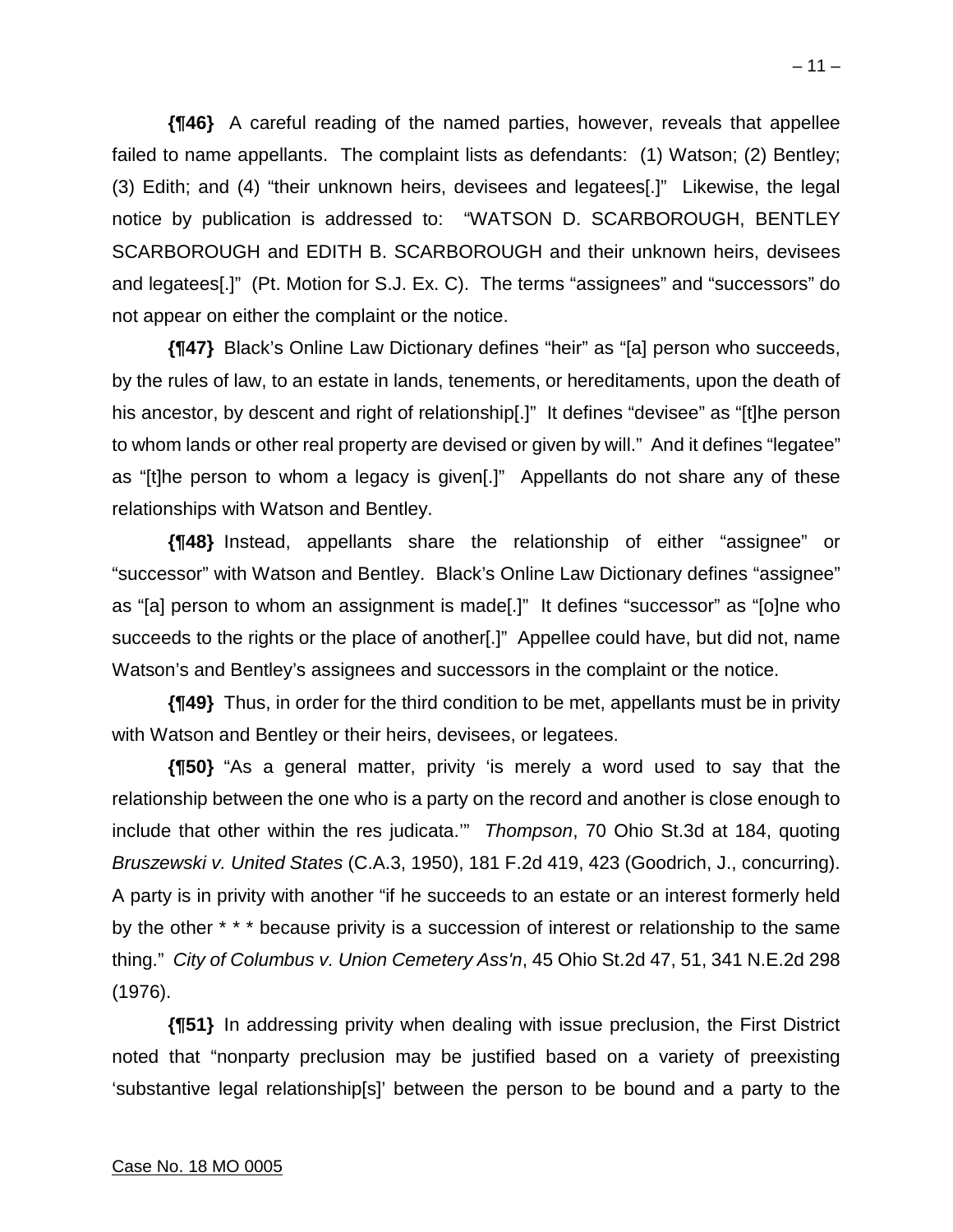judgment, such as preceding and succeeding owners of property." *Wright v. Heller*, 1st Dist. No. C-160897, 2018-Ohio-149, ¶ 31, appeal not allowed, 152 Ohio St.3d 1482, 2018-Ohio-1990, 98 N.E.3d 296, citing *Taylor v. Sturgell*, 553 U.S. 880, 894, 128 S.Ct. 2161, 171 L.Ed.2d 155. It further observed that "'[S]uccessive ownership interests in the same property are sufficient to sustain the flow of privity.'" *Id*., quoting *City of Columbus v. Union Cemetery Assn*., 45 Ohio St.2d 47, 51, 341 N.E.2d 298 (1976).

**{¶52}** In this case, appellants claim to be the rightful owners of a royalty interest in the oil and gas underlying the Property. They claim the interest passed to them when their father, Nova Christman, died in 1992. Nova acquired any royalty interest he may have had from the Auditor's Deed in 1944. The Auditor's Deed refers to "Monroe County Records, Volume 83, Pages 542 and 543." Volume 83, Page 542 had previously reserved a one-fifth interest for Bentley and Volume 83, Page 543 had previously reserved a onefifth interest for Watson. Thus, appellants' interest (if any existed) can be traced back to Watson's and Bentley's interests. Appellants would be the successive owners of Watson's and Bentley's royalty interests.

**{¶53}** "[O]ne who is in privity with another because of the transfer of property 'stands in the same shoes' as to the rights of the prior owner in the same property, thereby giving the subsequent owner the same rights and obligation as the original owner had in regard to the property." *Berardi v. Ohio Turnpike Commission*, 1 Ohio App.2d 365, 370, 205 N.E.2d 23 (8th Dist.1965).

**{¶54}** Any interest Nova acquired came by way of the Auditor's Deed referencing the Scarborough Heirs and specifically Watson's and Bentley's interests. Thus, Nova was in privity with Watson and Bentley. When Nova died, his property, including any royalty interest, passed to appellants. Appellants then "stood in the same shoes" as Nova, who was in privity with Watson and Bentley. Therefore, appellants were in privity with the named parties in the 2000 ODMA Lawsuit.

**{¶55}** Because appellants were in privity with the named parties in the 2000 ODMA Lawsuit, the trial court correctly applied the doctrine of res judicata to bar appellants' claim in this case.

**{¶56}** Accordingly, appellants' first, second, fifth, sixth, seventh, eighth, and ninth assignments of error are without merit and are overruled.

#### Case No. 18 MO 0005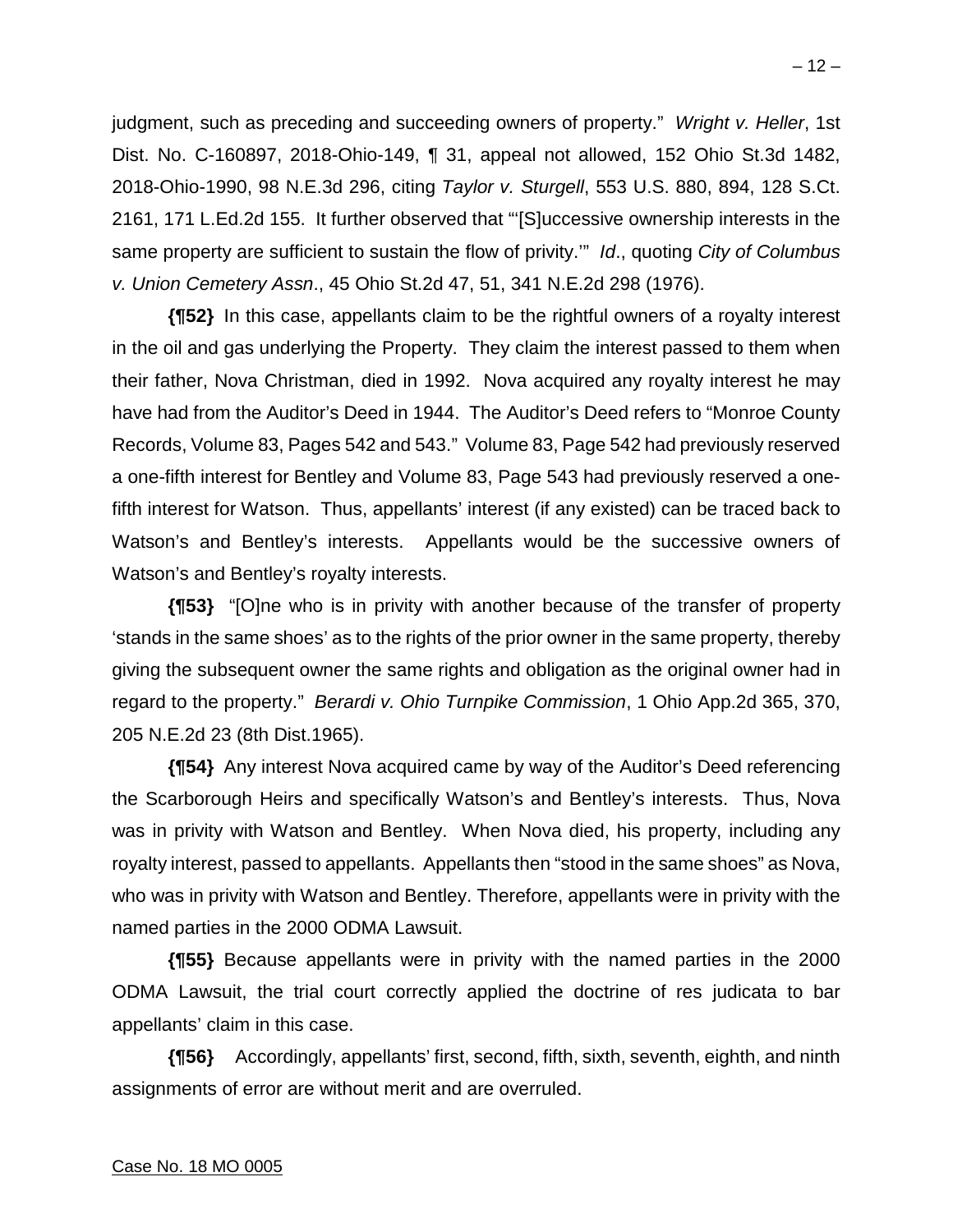**{¶57}** Appellants' third assignment of error states:

 THE COURT BELOW ERRED IN NOT GRANTING TO THESE DEFENDANTS-APPELLANTS THE ENTIRE 1/8 OR ALL THE ROYALTY INTEREST UNDER SAID PREMISES PURSUANT TO THE 1944 AUDITOR'S DEED ATTACHED HERETO IN THAT THERE WAS A NEW SEPARATE AND PERFECT CHAIN OF TITLE FOR SAID INTEREST IN SAID PROPERTY AS ESTABLISHED BY SAID AUDITOR'S DEED AFTER ONE (1) YEAR.

**{¶58}** Here appellants argue the trial court erred in not quieting title in their names for the one-eighth Christman Royalty Interest.

**{¶59}** Appellants' fourth assignment of error states:

 THE COURT BELOW ERRED IN STATING THERE WERE NO TITLE TRANSACTIONS AS TO SAID PREMISES WHERE IN FACT THE DEFENDANTS-APPELLANTS PREDECESSOR IN TITLE, THEIR FATHER, NOVA A. CHRISTMAN, LEASED SAID PROPERTY TO RELIABLE EXPLORATION BY LEASE DATED AUGUST 8, 1981 AND RECORDED ON SEPTEMBER 24, 1981 IN VOLUME 120, PAGE 530 OF THE MONROE COUNTY LEASE RECORDS AND, FURHTER THIS LEASE WAS RELEASED FROM RECORD IN JANUARY, 1984 IN VOLUME 8, PAGE 299 OF THE SPECIAL RELEASE RECORDS IN THE MONROE COUNTY RECORDER'S OFFICE.

**{¶60}** In this assignment of error, appellants contend the trial court was incorrect in finding there were no title transactions regarding the Christman Royalty Interest.

**{¶61}** Because the doctrine of res judicata bars appellants' action, appellants' third and fourth assignments of error are moot.

**{¶62}** For the reasons stated above, the trial court's judgment is hereby affirmed.

Waite, P. J., concurs. D'Apolito, J., concurs.

Case No. 18 MO 0005